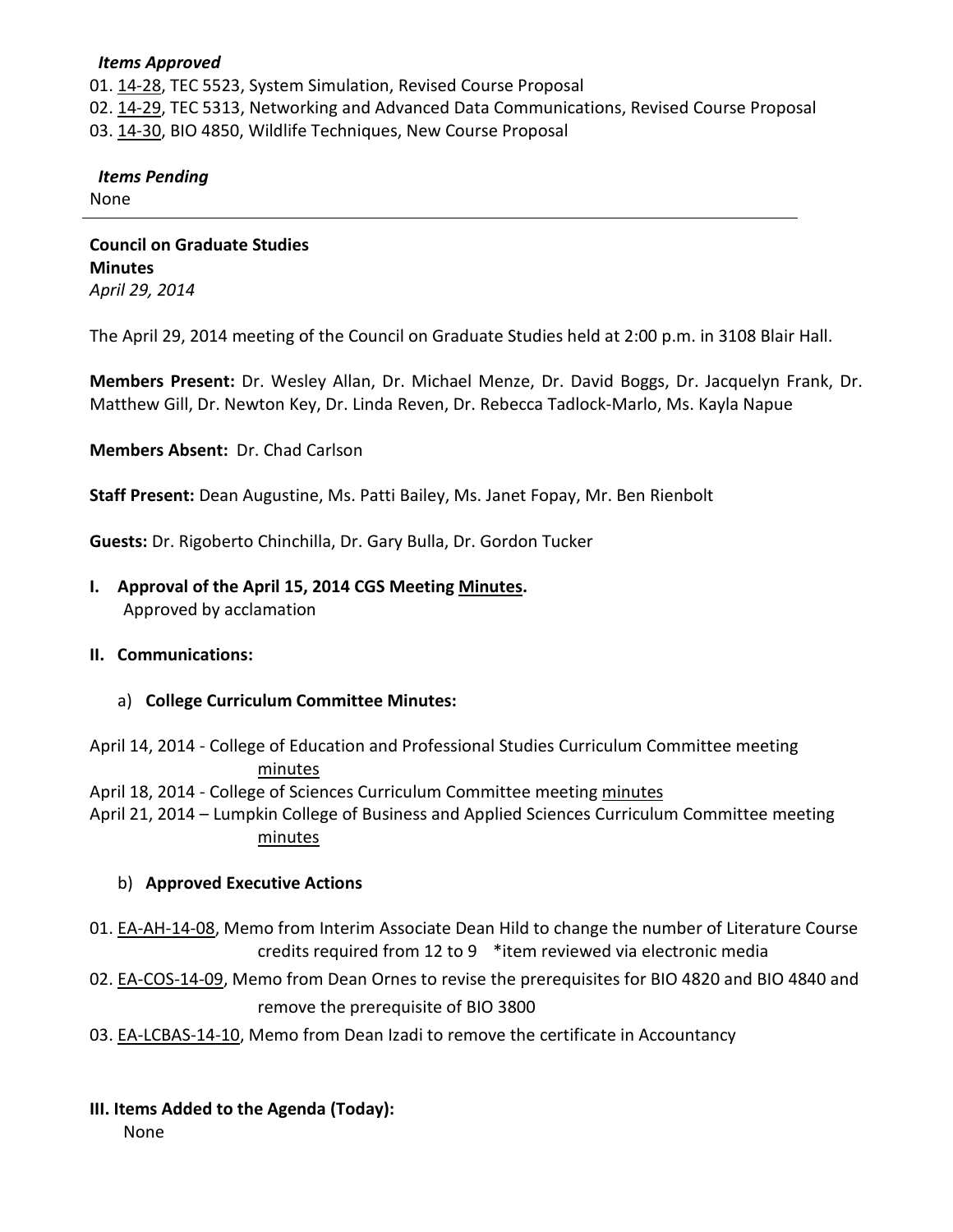### **IV. Items Acted Upon:**

 $\cdot \cdot$  It was unanimously approved by the council to forego regular protocol and add items 14-28 through 14-30 to be voted on during this meeting

## 01. [14-28,](http://castle.eiu.edu/~eiucgs/currentagendaitems/agenda14-28.pdf) TEC 5523, System Simulation, Revised Course Proposal;

Rigoberto Chinchilla presented the course; Council approved unanimously; Effective date – Fall 2014 (3-0-3), TEC 5523, System Simulation,

Numerical modeling of industrial processes and systems on digital computers. Course topics include: problem formulation, model building, data acquisition, model translation, verification, validation, and analysis of results.

Prerequisites: Experience with and access to current computer technology

02. [14-29,](http://castle.eiu.edu/~eiucgs/currentagendaitems/agenda14-29.pdf) TEC 5313, Networking and Advanced Data Communications, Revised Course Proposal;

Rigoberto Chinchilla presented the course; Council approved unanimously; Effective date – Fall 2014 (3-0-3), TEC 5313, Networking and Advanced Data Communications,

Study of advanced data communications and networking hardware and software for applications in industry including standards, architecture, operations, systems maintenance, and management. Prerequisites: Experience with and access to current computer technology

### 03. [14-30,](http://castle.eiu.edu/~eiucgs/currentagendaitems/agenda14-30.pdf) BIO 4850, Wildlife Techniques, New Course Proposal;

Rigoberto Chinchilla presented the course; Council approved unanimously; Effective date – Fall 2014 (3-0-3), BIO 4850, Wildlife Techniques,

Instruction in current field, lab and analytical techniques in wildlife biology. This will include: population and biodiversity estimation, capture and marking, behavioral observations, age

estimation, condition assessment, biotelemetry, and habitat assessment.

Prerequisites: BIO 3950 or BIO 3800 or permission of instructor. BIO 4750 recommended. Junior-level standing.

# **02 Committee Reports:**

**Textbook Advisory-** Michael Menze; no report

**Library Advisory**- David Boggs; no report

**Academic Technology** (ATAC)- Newton Key; committee met; discussed ticket response system for computer repairs, free virtual desktop service and Office 365 upgrade for students

**President's Round Table-** Dean Augustine; no report

**Honorary Degree**- Jackie Frank; no report

**GSAC**- Bill Elliott; reported on success of "Pathways to Ph.D." lunch/panel discussion

**CAA Processes Subcommittee-** Wesley Allan; no report

# **03 Other Items:**

None